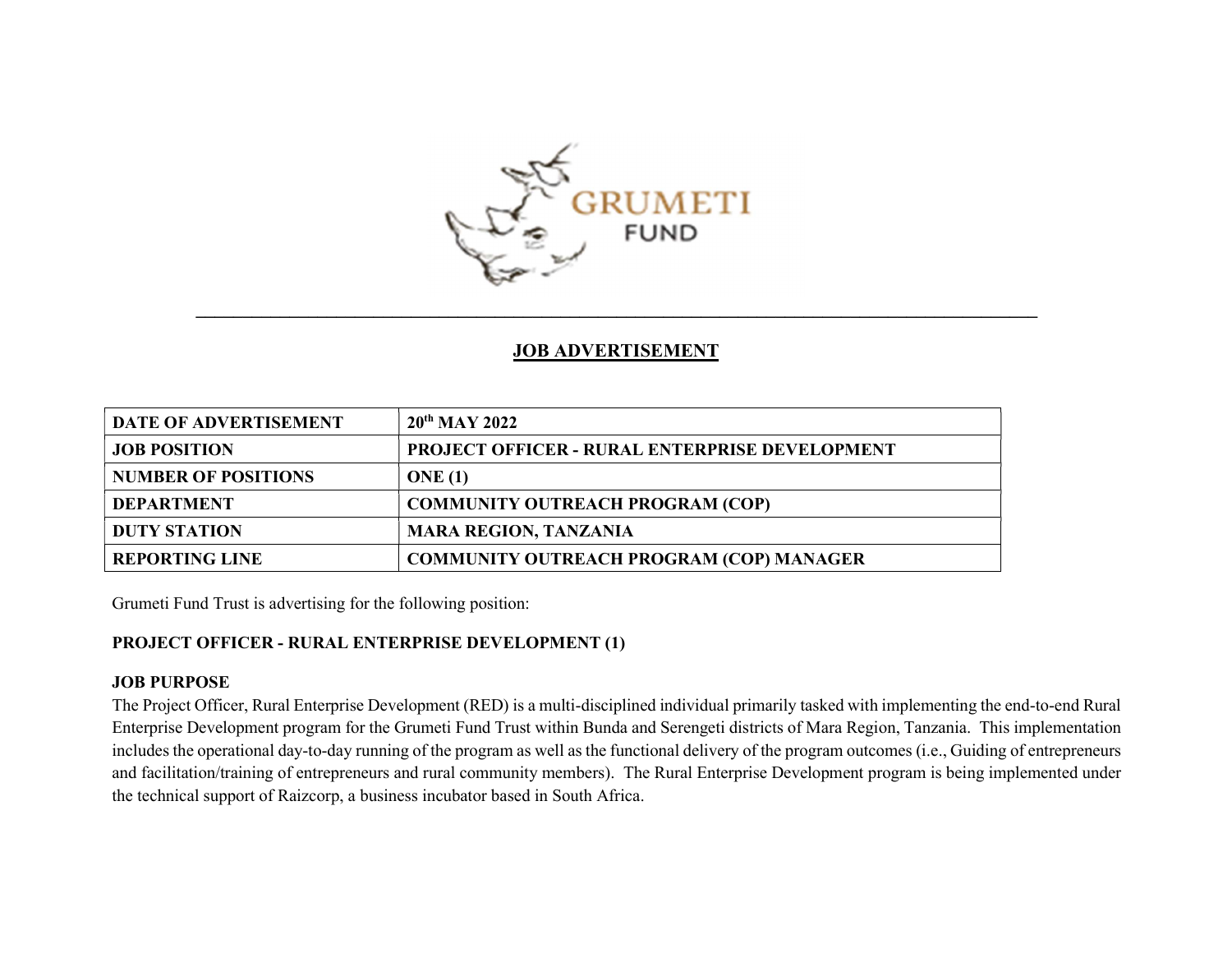### KEY RESPONSIBILITIES

The Project Officer's key responsibilities include:

- Successfully undergoing induction training with Raizcorp. This induction training may take up to two months and the Project Officer will need to be flexible enough to attend such training electronically. It includes completing, and successfully passing all assessments, observations, and evaluations. The Project Officer will be required to participate in ongoing training and development, to be able to deliver as per the set standards.
- Training community members/entrepreneurs:
	- o The Project Officer will undergo Raizcorp Facilitator Training on-job induction, complete and pass all assessments and evaluation and submit to learning and facilitation observation sessions.
	- o The Project Officer must proactively study, question, understand and be able to apply all Raizcorp based learning and training courses that he/she will need to deliver to community members / entrepreneurs.
	- o The Project Officer must critically understand and be able to apply all Raizcorp based learning methodologies, practices, and standards to a diverse audience.
	- o All learning / facilitation / training must be delivered to the required standard as determined by Raizcorp.
	- o Collate all information required by Raizcorp and/or the Grumeti Fund with which to measure the impact of learning courses delivered.
- Guiding established entrepreneurs (when/where required):
	- o The Project Officer conducts detailed entrepreneur sessions on a weekly basis that is both backward and forward looking, taking key business drivers into consideration.
	- o Maintains client files and updates information monthly and within reporting deadlines.
	- The Project Officer will be required to write reports and submit them to Raizcorp and the Grumeti Fund COP Program Manager within 48 hours of having a session with an entrepreneur. The report is required to be factually correct, grammatically sound, and meet the minimum standard set out for reporting at Raizcorp. Although training is provided, it is the Project Officer's responsibility to ensure that they are familiar with the reporting standards as they may change from time to time. Reporting is to be logged electronically via email.
	- o Adheres to all the requirements of the Raizcorp Academy.
	- o Provides quarterly testimony regarding entrepreneur performance.
	- o Keeps apprised of relevant legislation that may impact the small business sector or relevant industries being catered to in the rural development program.
	- o Applies knowledge of changed legislation in the small business environment to entrepreneur sessions.
	- o Collates all information required by Raizcorp and/or the Grumeti Fund with which to measure the impact of learning courses delivered.
- Meticulously completes all administrative tasks, including learning administration and report writing (quarterly and ad hoc as required by Raizcorp and the Grumeti Fund) to the required quality outlined by Raizcorp and to the agreed deadline dates.
	- o The Project Officer must administer and update all Raizcorp provided systems at least on a weekly basis to ensure all information, learning/guiding attendance, statistics, and compliance remains highly accurate at all times.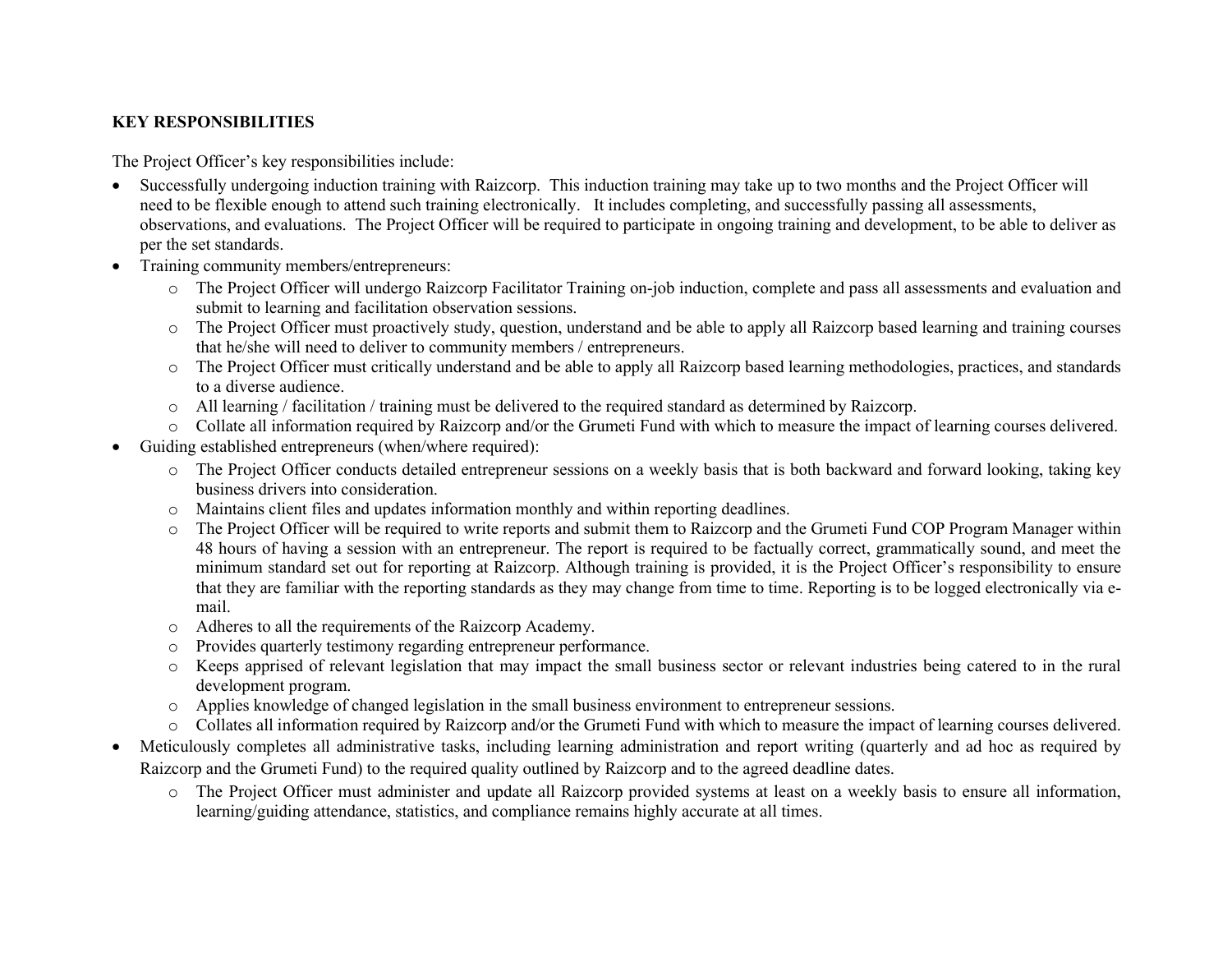o The Project Officer accepts and understands that all learning/guiding/project administration must be done with strong urgency to ensure both Raizcorp and Grumeti Fund have full, detailed insight to the program delivery and information at all times. The Project Officer must complete all systems-related administration at least once a week on the allocated administration day; however, capturing learning/guiding attendance should be done immediately before/after such session as best practice.

# TYPCIAL WORKING WEEK

- A working week for the Project Officer once initial training has been completed comprises a six-day work week with Sundays off. The job will be both field- and office- based.
- Three leave cycles of 20 days each, will be provided per annum. Costs associated with travel to the site of recruitment will be provided.

# QUALIFICATIONS

- Bachelor's degree in Business Administration, Micro-enterprise development, or other relevant and closely related field preferred.
- A good all-round understanding and passion for business and entrepreneurship. Although being an entrepreneur is not an express requirement, it is preferred.
- Experience in project management will be highly advantageous.
- A sound business knowledge and a minimum of five years' experience.
- Strong background experience in facilitation, coaching and/or mentoring.
- Experience in rural enterprise development and a good understanding of policy issues related to this sector is a plus.
- Fluency in written and spoken English and Swahili is a must
- Ability to facilitate adult learning in rural settings
- A valid drivers' license.
- Computer knowledge at least in Microsoft Word, Excel, PowerPoint and Outlook.
- The candidate must possess skills and ability to interact with people from all background especially from local communities.
- Ability to do micro-enterprise financial modelling will be an added advantage.

# BEHAVIOURAL COMPETENCIES

- Candidate applying for this position must be a person with empathy.
- Highly engaged team player with strong collaborative spirit.
- The proven ability to work independently, without supervision, while delivering on project outcomes and deadlines.
- A defined ability to build and maintain effective people relationships.
- Strong solutioning capability and pro-active need to solution around problems.
- Out-of-the box thinking and creativity.